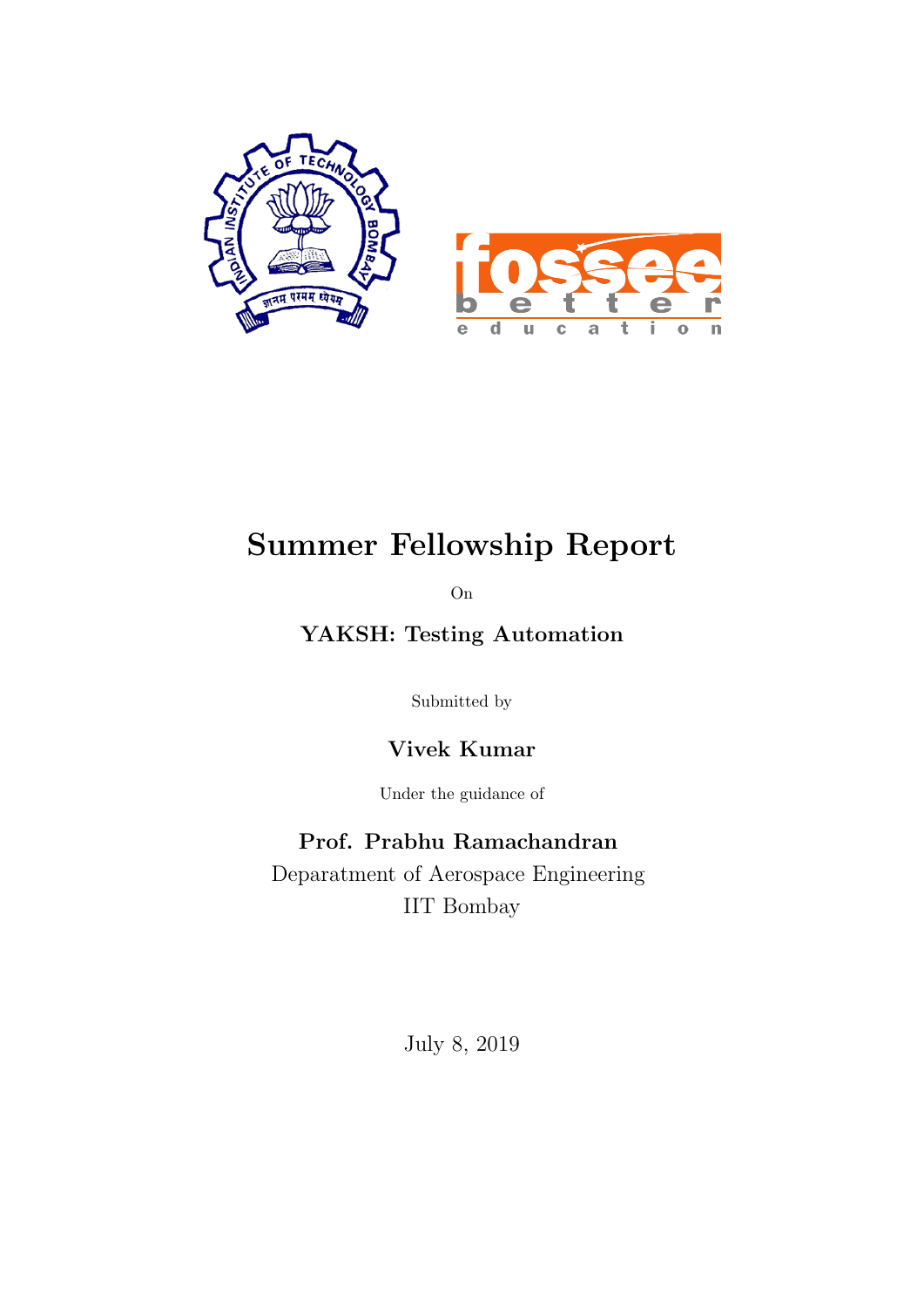### Acknowledgment

I, Vivek Kumar, a FOSSEE intern of the YAKSH Project is overwhelmed in all humbleness and gratefulness to acknowledge my deep gratitude to all those who have helped me accomplish the tasks assigned to me.

I am highly indebted to my project mentor Mr. Ankit R. Javalkar for his continous support, supervision, motivation and guidance throughout the tenure of my project in spite of his hectic schedule who truly remained driving spirit in my project and his experience gave me the light in handling this project and helped me in clarifying the abstract concepts, requiring knowledge and perception, handling critical situations and in understanding the objective of my work.

With Regards,

Vivek Kumar (GURU GOBIND SINGH INDRAPRASTHA UNIVERSITY, DELHI)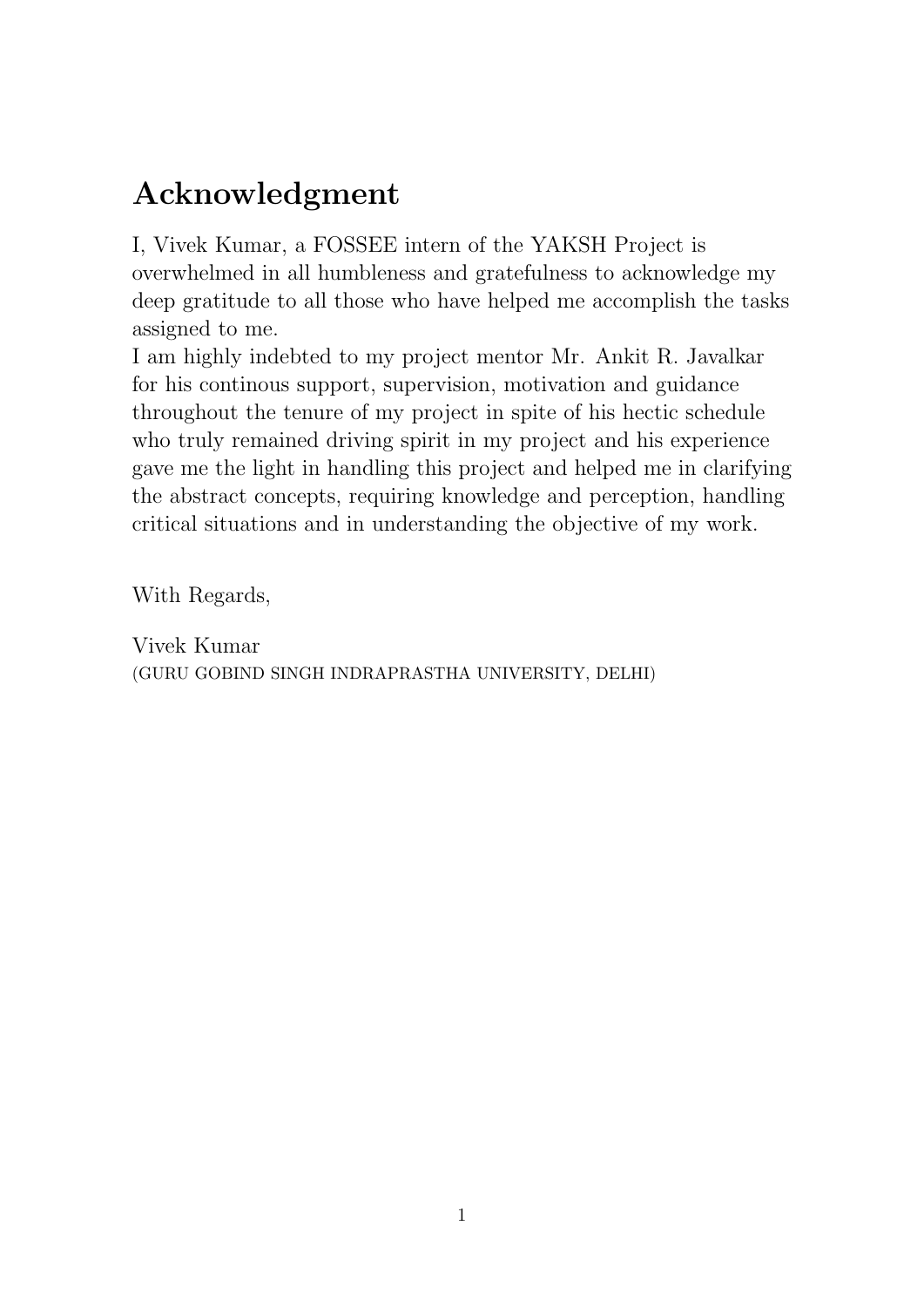## **Contents**

|         | 1 Introduction                                                          | 3              |
|---------|-------------------------------------------------------------------------|----------------|
| $2^{-}$ | Moderator and Student mode on Yaksh<br>2.2                              | $\overline{4}$ |
| $3-$    | About Selenium<br>3.1 Selenium 1 (aka. Selenium RC or Remote Control) 7 |                |
|         | 4 Flow of Testing                                                       | 8              |
|         | 5 Using Selenium WebDriver for browser automation                       | 10             |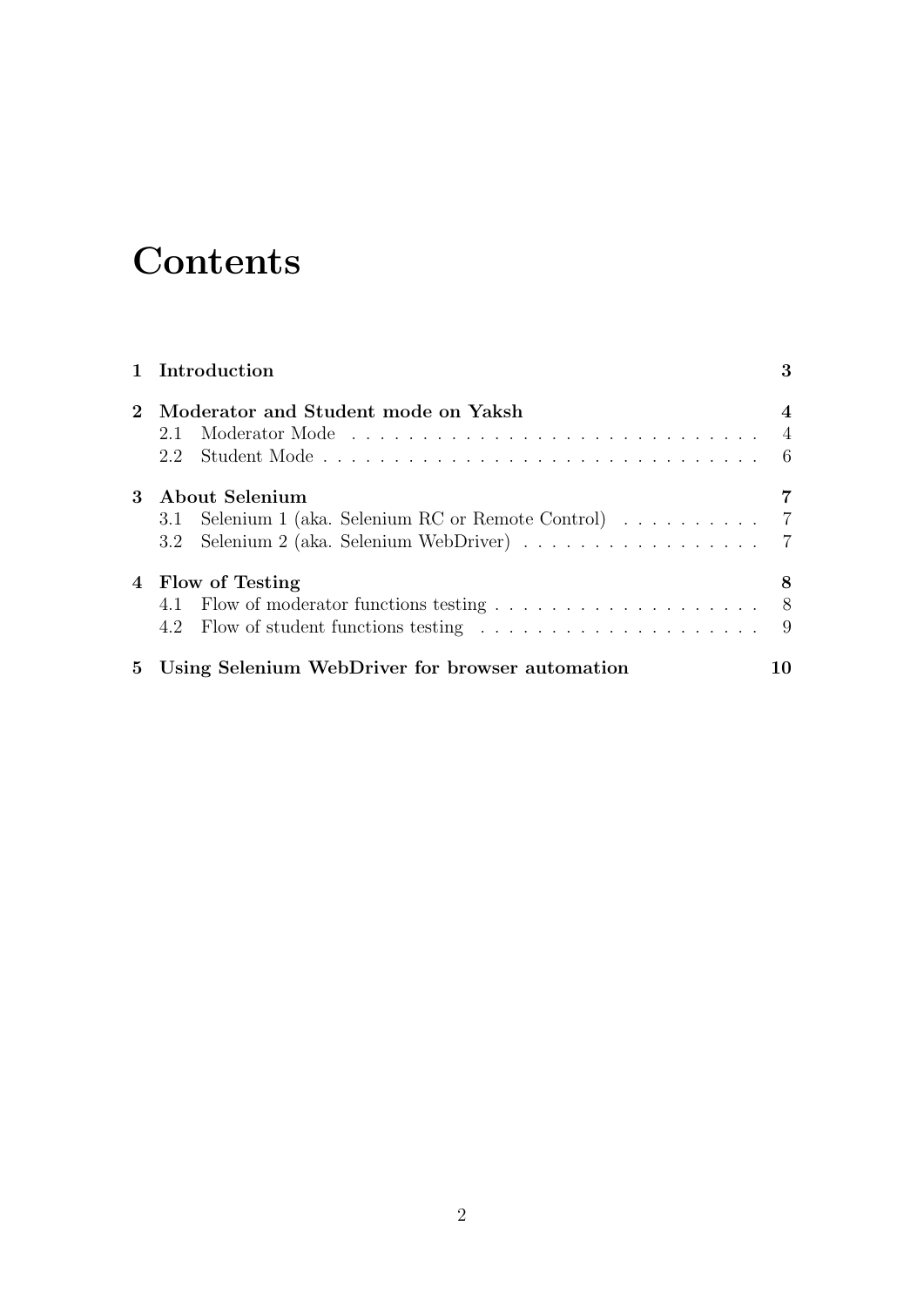#### Introduction

Yaksh is an Online Test Interface for Conducting online programming quiz. It supports various programming languages like  $\div$  C, C++, Python and simple Bash.

User can solve any questions by using these languages. Yaksh uses test cases to test the the implementations of the students. It also supports simple multiple choice questions and file uploads so that user can easily submit his code.

Not only you can practice the questions even you can also conduct a programming quiz that supports various languages. There is a separate moderator section for this where a moderator can create questions,quizzes and courses. Yaksh provides various programming courses created by moderators to be enrolled by the students.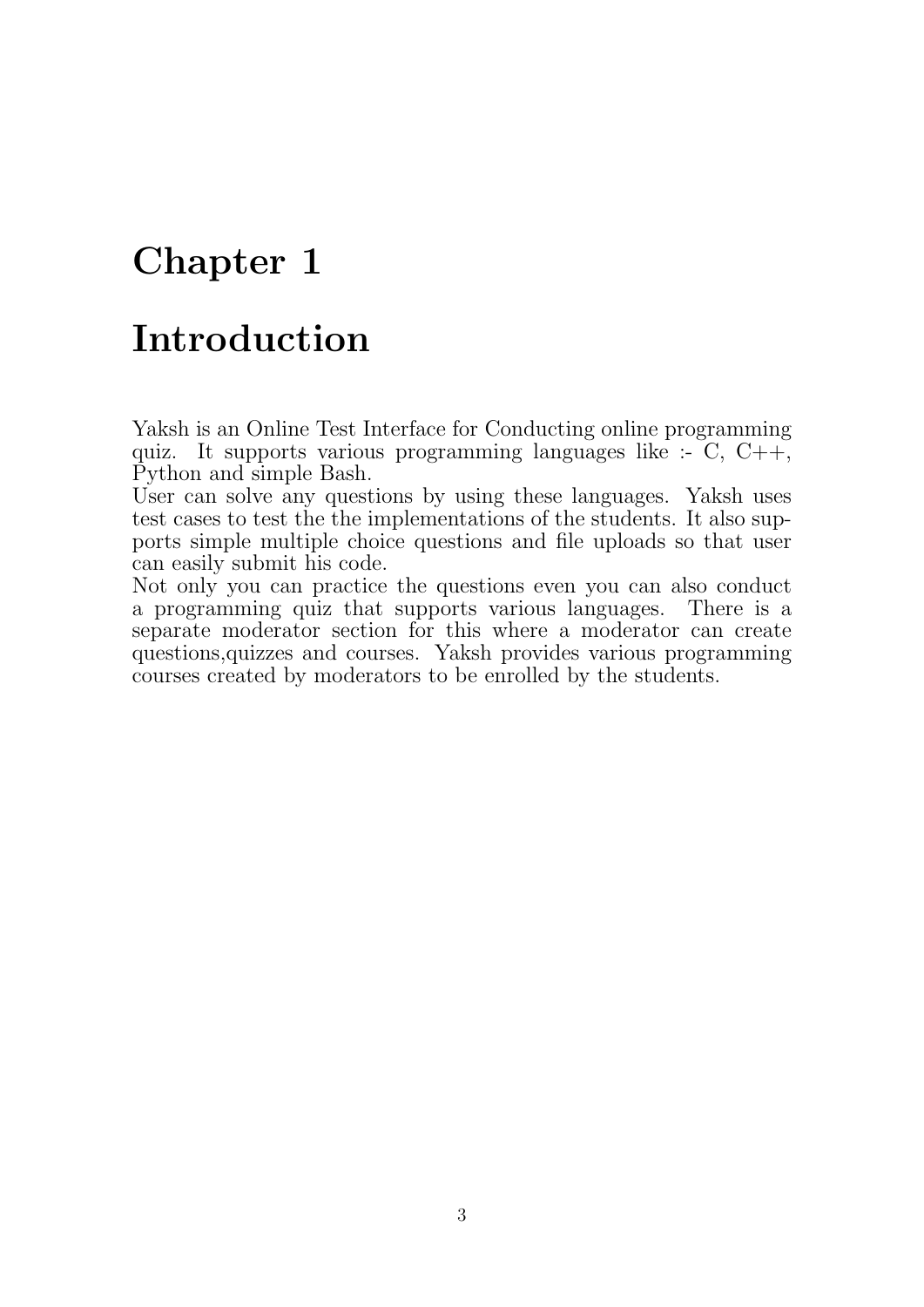# Moderator and Student mode on Yaksh

#### 2.1 Moderator Mode

On logging in moderators see the following dashboard.

| <b>LAKSH</b>                                                                          |                          | Questions | Courses               | Monitor             | <b>Grade User</b> | Regrade             | Vivek Kumar ~ |
|---------------------------------------------------------------------------------------|--------------------------|-----------|-----------------------|---------------------|-------------------|---------------------|---------------|
|                                                                                       |                          |           | Moderator's Dashboard |                     |                   |                     |               |
| List of quizzes! Click on the given links to have a look at answer papers for a quiz. |                          |           |                       |                     |                   |                     |               |
| <b>A</b> Courses                                                                      | <b>A.</b> Quizzes        |           |                       |                     |                   |                     |               |
| ▶ demo_course                                                                         | <b>Taken By</b><br>Quiz  |           | No. of users Passed   |                     |                   | No. of users Failed |               |
|                                                                                       | demo_quiz<br>$1$ user(s) |           | $\mathsf{O}\xspace$   |                     |                   | $1\,$               |               |
|                                                                                       |                          |           |                       |                     |                   |                     |               |
| ▶ Yaksh Demo course                                                                   | Quiz                     |           | Taken By              | No. of users Passed |                   | No. of users Failed |               |
|                                                                                       | Yaksh Demo quiz          |           | $1$ user(s)           | $\mathbf{1}$        |                   | 0                   |               |
|                                                                                       |                          |           |                       |                     |                   |                     |               |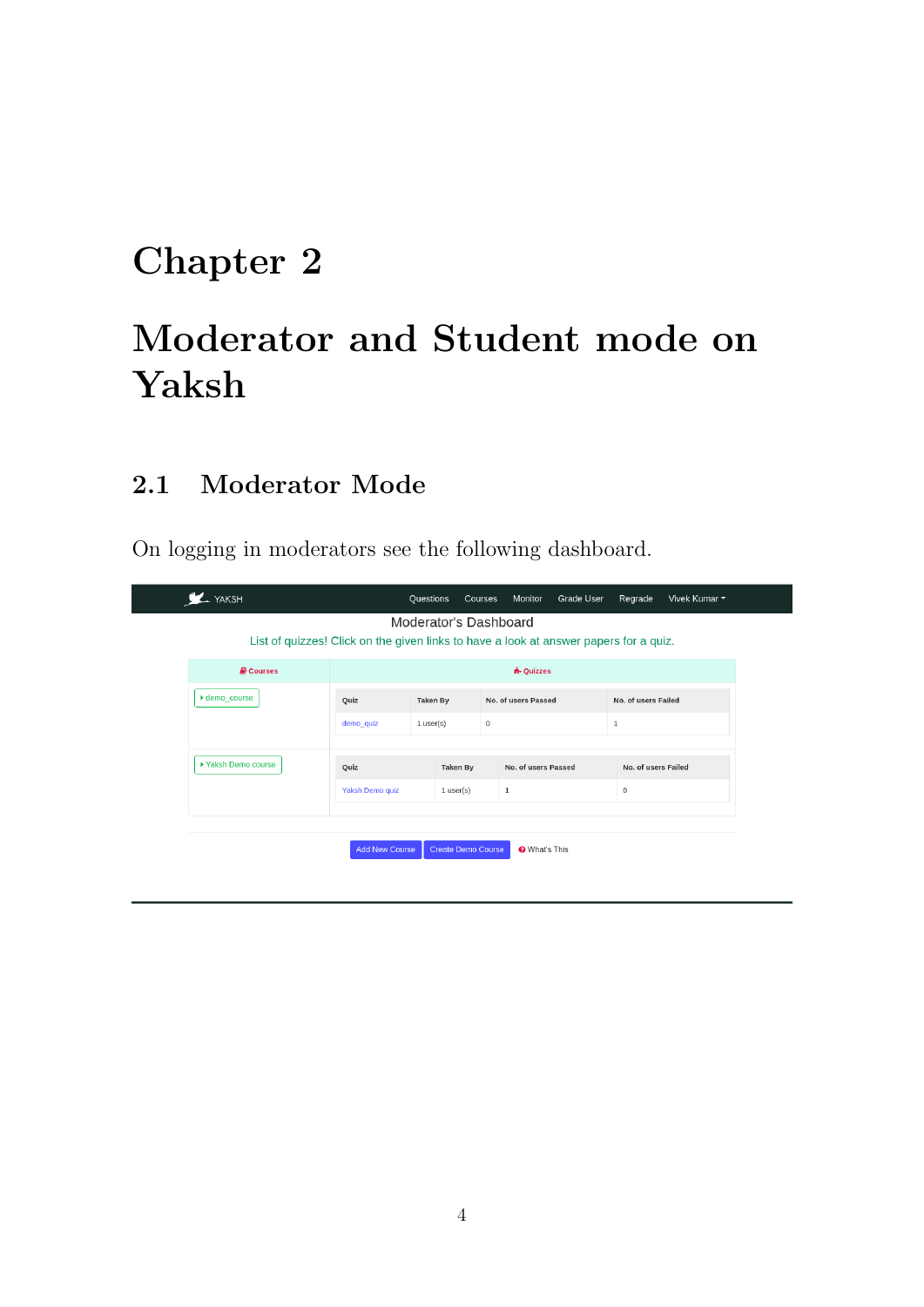Following functions are available for moderator:

- Courses
	- Setting up a new course
	- Design a Course
- Quizzes
	- Creating a Quiz
	- Creating a Exercise
	- Designing Question Paper
	- Editing a Quiz/Exercise
	- Editing a QuestionPaper
- Questions
	- Setting up questions
- Lessons and Modules
	- Setting up a Lesson
	- Setting up a Module
	- Design a Module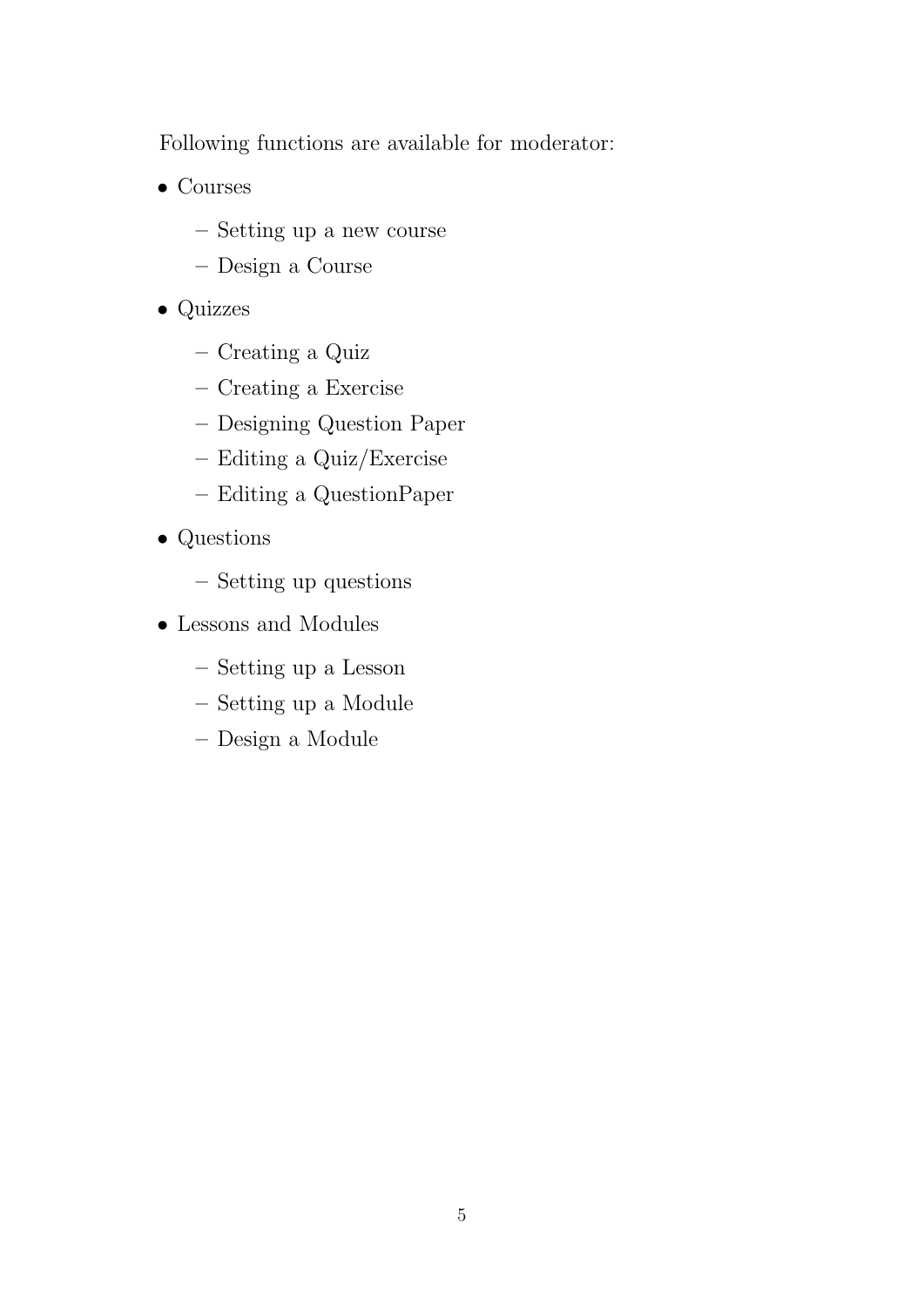#### 2.2 Student Mode

On logging in students see the following dashboard.



Following functions are available for students:

- Enrolling in a quiz/course
- Taking a quiz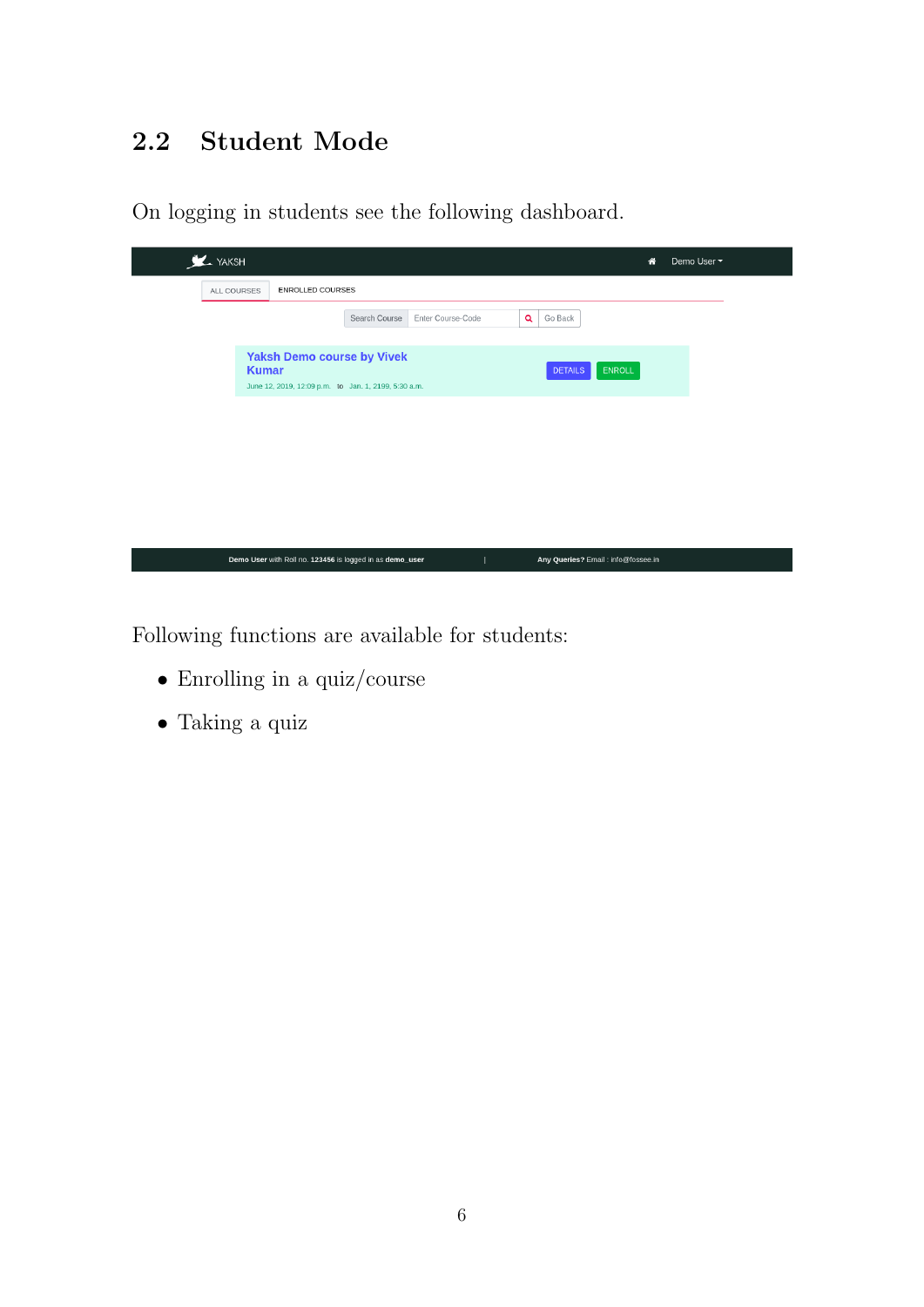### About Selenium

Selenium is a set of different software tools each with a different approach to supporting test automation. Most Selenium QA Engineers focus on the one or two tools that most meet the needs of their project, however learning all the tools will give you many different options for approaching different test automation problems. The entire suite of tools results in a rich set of testing functions specifically geared to the needs of testing of web applications of all types. These operations are highly flexible, allowing many options for locating UI elements and comparing expected test results against actual application behavior. One of Seleniums key features is the support for executing ones tests on multiple browser platforms.

Selenium is composed of multiple software tools. Each has a specific role.

#### 3.1 Selenium 1 (aka. Selenium RC or Remote Control)

Selenium RC was the main Selenium project for a long time, before the WebDriver/Selenium merge brought up Selenium 2, the newest and more powerful tool.

Now Selenium 1 is deprecated and is not actively supported (mostly in maintenance mode).

#### 3.2 Selenium 2 (aka. Selenium WebDriver)

Selenium 2 is the future direction of the project and the newest addition to the Selenium toolkit. This brand new automation tool provides all sorts of awesome features, including a more cohesive and object oriented API as well as an answer to the limitations of the old implementation. I have used selenium 2 in my task for automation the testing of platform Yaksh. We will look in more detail about selenium 2 in upcoming chapters.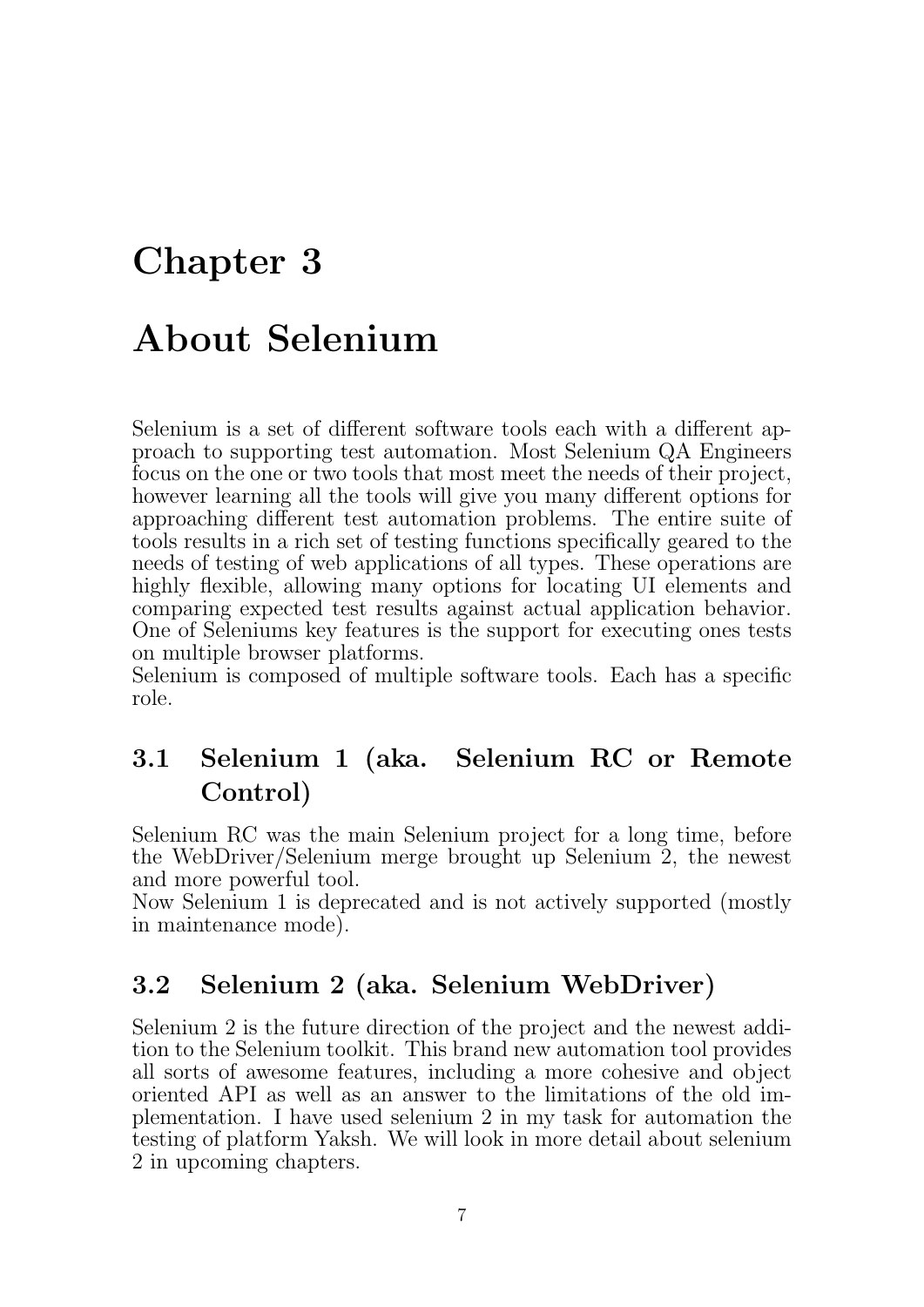## Flow of Testing

4.1 Flow of moderator functions testing

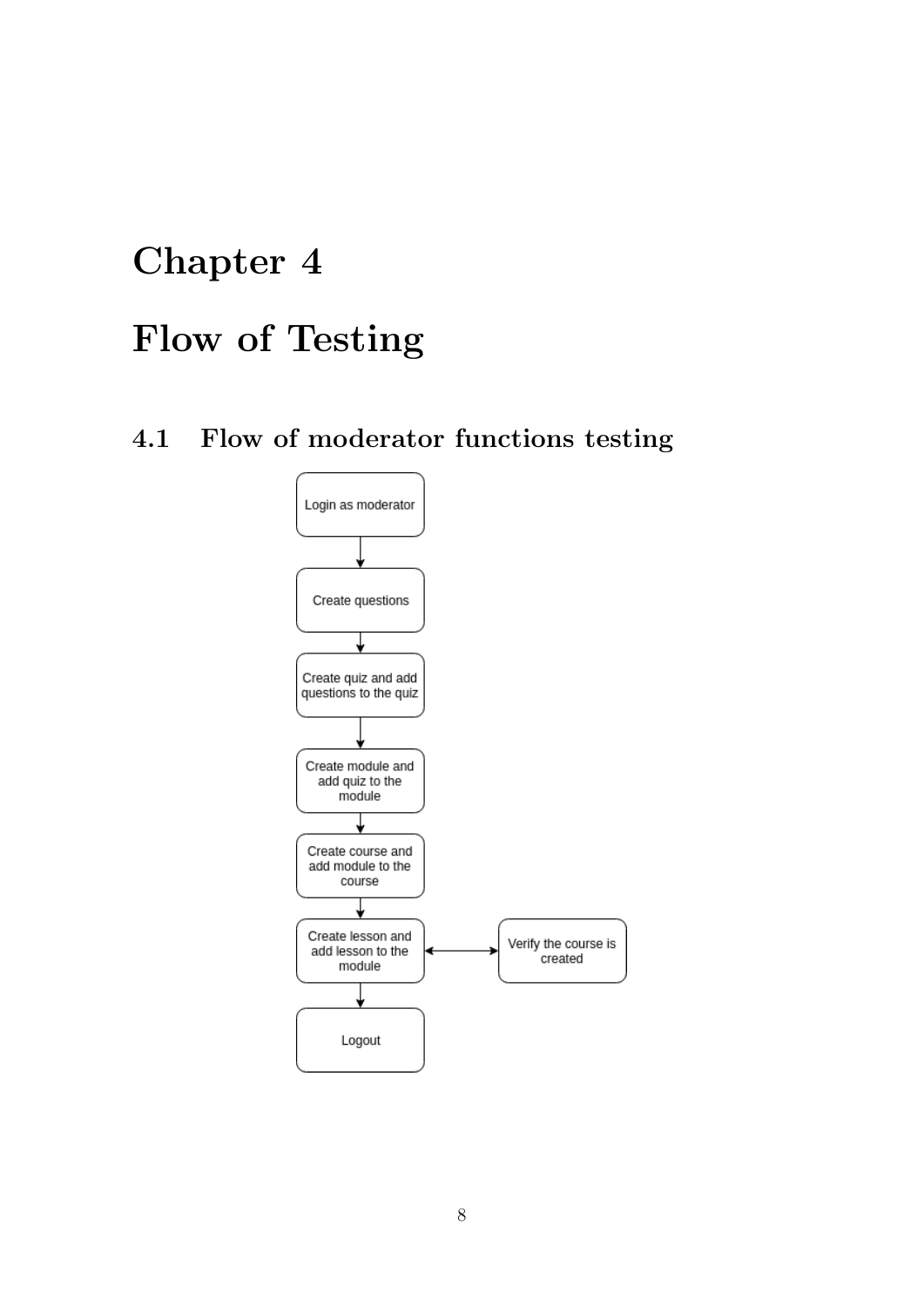#### 4.2 Flow of student functions testing

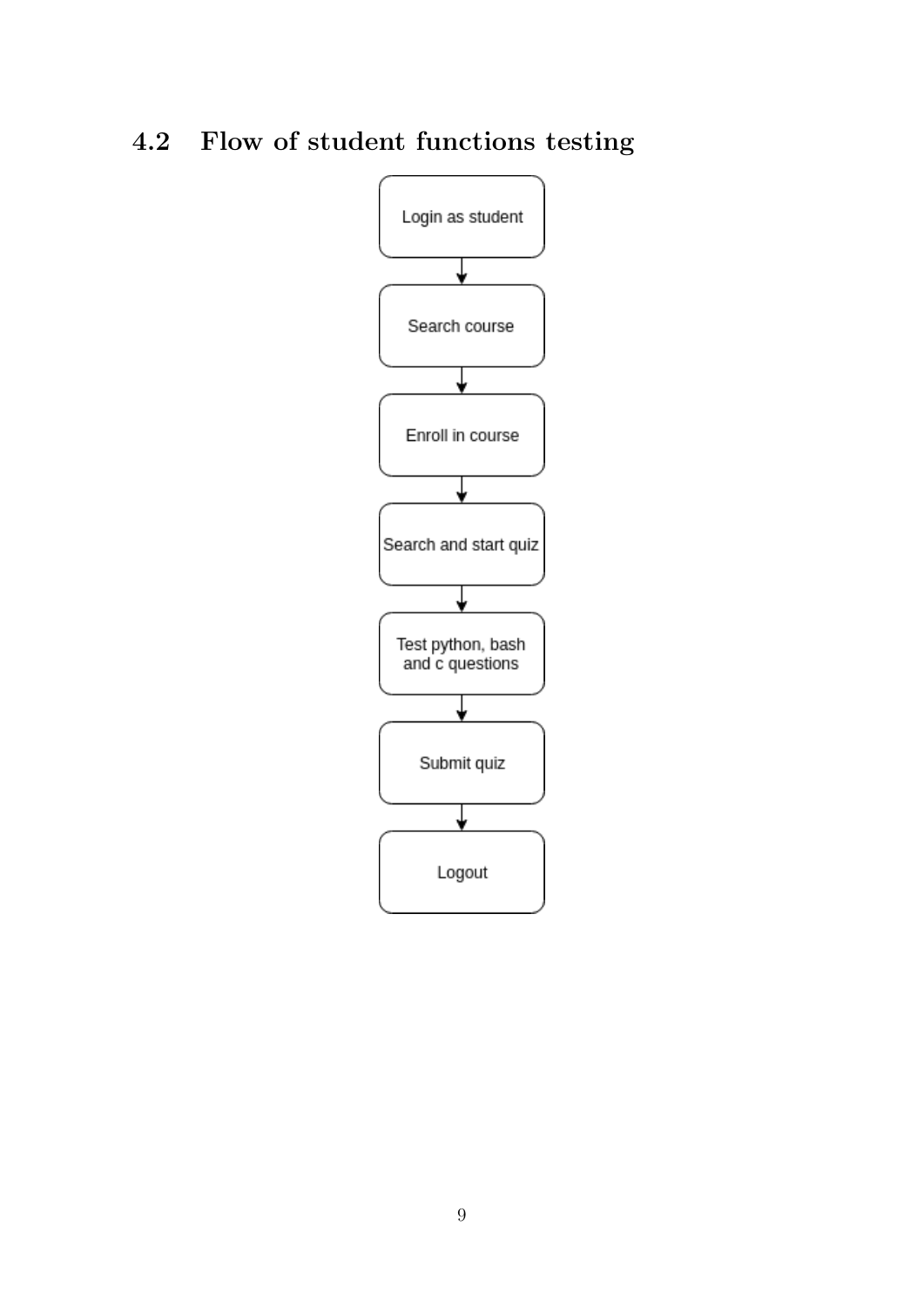# Using Selenium WebDriver for browser automation

I have used Selenium 2 (aka. Selenium WebDriver) for automating the testing of the Yaksh as the flow mentioned in section 4.1 and 4.2.

The selenium.webdriver module provides all the WebDriver implementations. Currently supported WebDriver implementations are Firefox, Chrome, IE and Remote.

```
1 from selenium import webdriver
```
Next, we have to create an instance of webdriver. I have used instance of Firefox WebDriver in my code.

```
1 driver = webdriver Firefox ()
```
The driver.get method will navigate to a page given by the URL. WebDriver will wait until the page has fully loaded (that is, the onload event has fired) before returning control to your test or script. Its worth noting that if your page uses a lot of AJAX on load then WebDriver may not know when it has completely loaded.

```
1 driver.get ('/exam/login/')
```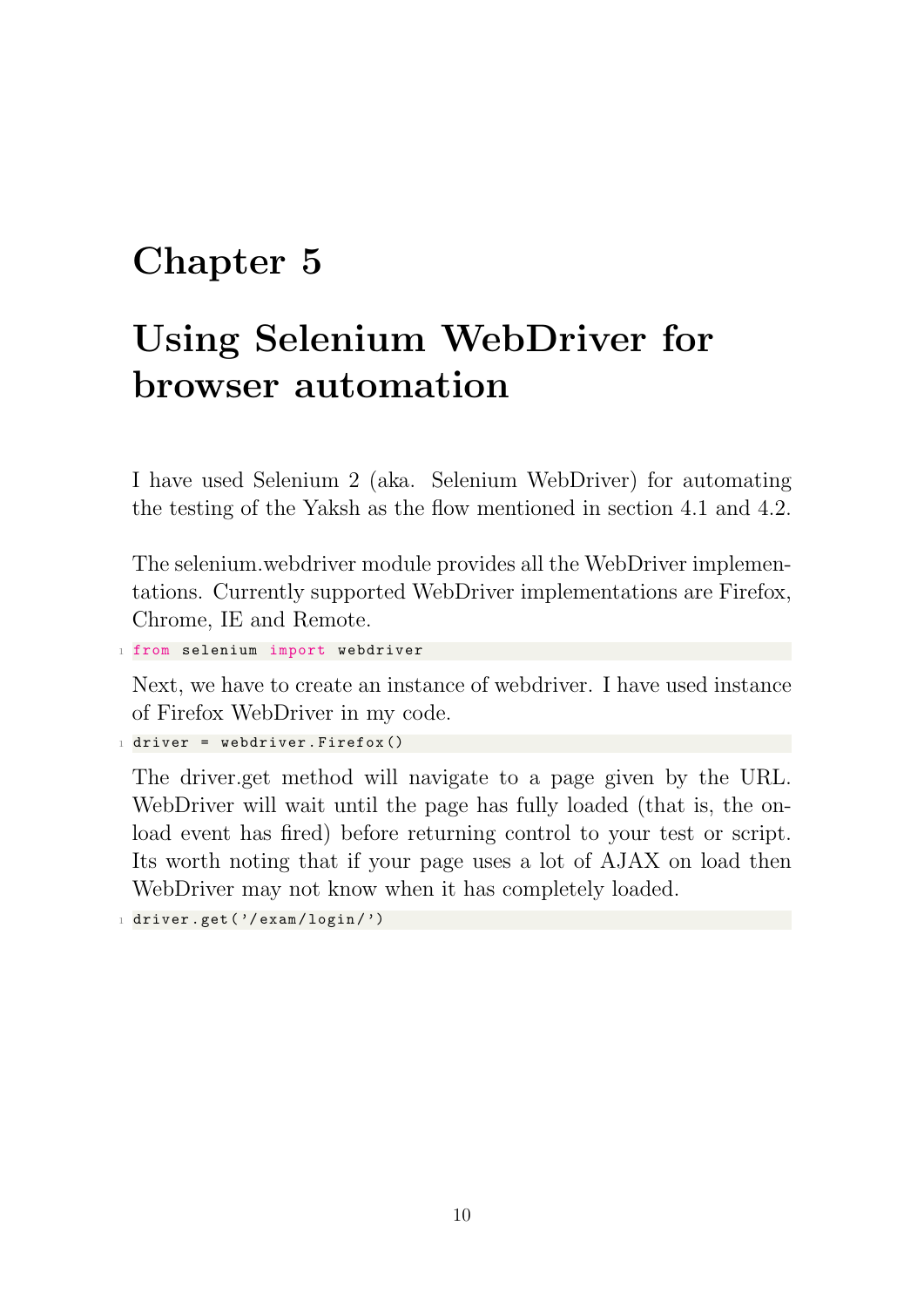For automating a task with selenium on a web page for example clicking a button we have find that button on the web page and then click on it using selenium webdriver methods.

There are various strategies to locate elements in a page. You can use the most appropriate one for your case. Selenium provides the following methods to locate elements in a page:

- find\_element\_by\_id
- find\_element\_by\_name
- find\_element\_by\_xpath
- find\_element\_by\_link\_text
- find\_element\_by\_partial\_link\_text
- find\_element\_by\_tag\_name
- find\_element\_by\_class\_name
- find\_element\_by\_css\_selector

For example here's a code snippet for automating logging in to Yaksh:

```
1 def login ( self, username, password ) :
2 # get the username , password and submit form elements
3 username_elem = self . driver . find_element_by_id (" id_username ")
4 password_elem = self . driver . find_element_by_id (" id_password ")
5 submit_login_elem = self . driver . find_element_by_css_selector (
6 'button.btn')
7
8 # Type in the username , password and submit form
9 username_elem . send_keys ( username )
10 password_elem.send_keys (password)
11 submit_login_elem . click ()
```
Sometimes we can get element not found error in spite of element being present on the page. Most of the time this type of error happens because of slow loading of page. We can overcome this issue by using WebDriverWait method, with the help of this function we can make selenium driver to wait until the presence of required element on a web page. Here's an example of its usage:

<sup>1</sup> WebDriverWait ( self . driver , 5) . until ( EC.presence\_of\_element\_located ((By.ID, "home"))  $)$ . click $()$